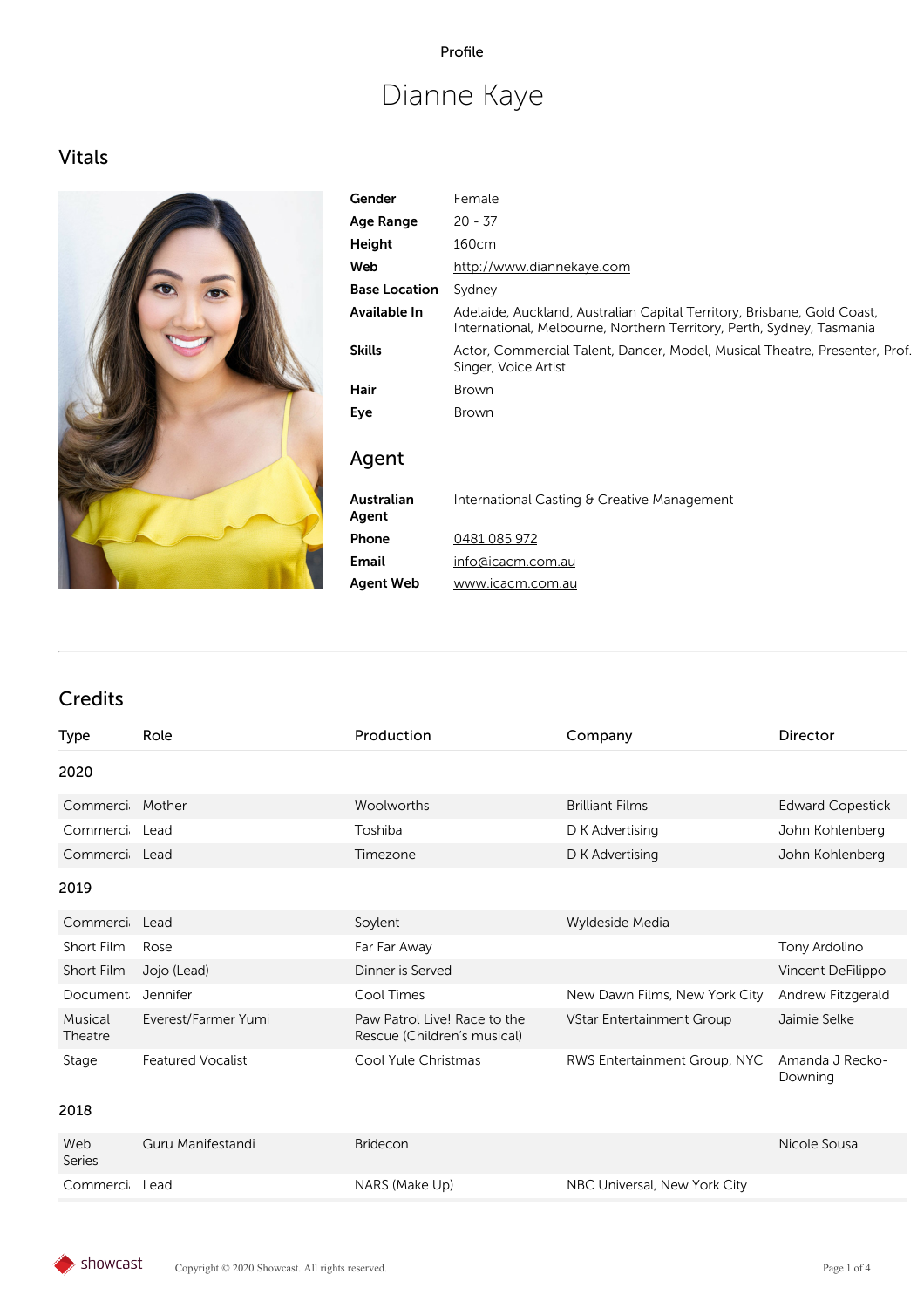| Musical<br>Theatre | Moana/Jasmine | Live Disney Show                       | <b>Tryon Entertainment</b> | Fabiola Hesslein |
|--------------------|---------------|----------------------------------------|----------------------------|------------------|
| Stage              | Vocalist      | Quintessential Playlist (Live<br>Band) | Eon88Keys Productions      | Ethan Schlesser  |

#### 2017

| Commerci Shopper   |                 | Listerine                                  | NBC Universal, New York City                       | Osato Dixon   |
|--------------------|-----------------|--------------------------------------------|----------------------------------------------------|---------------|
| Commerci           | Knit-master Sue | Ester C – Vitamin C                        | In & Out Productions, USA                          |               |
| Musical<br>Theatre | Agua/Mango      | It Takes a Rainbow (Children's<br>Musical) | Musicals With Character, New<br>York City,         |               |
| Musical<br>Theatre | Chorus          | Scrubs Musical                             | Fundamental Theatre Project,<br>New York City      | Sam Underwood |
| Musical<br>Theatre | Kulet           | MB (Hip Hop Musical)                       | Alvin Ailey Dance Theatre, New<br><b>York City</b> | Adam Mace     |

#### 2016

| Commerci Mother    |                                | <b>SONY Asia/Australia</b>               | <b>CY Productions</b>                        |                  |
|--------------------|--------------------------------|------------------------------------------|----------------------------------------------|------------------|
|                    | Commerci Office Manager        | Vio Stream                               | Alexander Thomas                             |                  |
| Commerci           | Doctor                         | Medical Director Software                | 33 Producers                                 |                  |
| Commerci           | Graduate                       | <b>Harvard University</b>                | NBC Universal, New York City                 | Osato Dixon      |
| Short Film         | Paris                          | Underneath                               | <b>Filmwish Productions</b>                  | Gabriel Yakoub   |
| Cabaret            | Soloist                        | On the Spot                              | roadway Comedy Club, New<br><b>York City</b> | Nathan Armstrong |
| Theatre            | Queen Bee                      | The Bee and the Tree<br>(Immersive play) | Mongrel Mouth                                | Duncan Maurice   |
| Sketch<br>Comedy   | Actor                          | A Sketch of New York                     | The Producer's Club. New York<br>City        | Joe DiNozzi      |
| Musical<br>Theatre | <b>Ghost of Christmas Past</b> | A Christmas Carol                        | Roebuck Theatre, New York City               | Megan Mahaffey   |

#### 2015

| Short Film         | Beverly | Grasshoppers Don't Fly"                         | Jones Graph Productions, New<br>York City | Jones Odagwe     |
|--------------------|---------|-------------------------------------------------|-------------------------------------------|------------------|
| Stage              | Soloist | On Stage and On Screen                          | The Sheen Center, New York<br>City        | Deidre Goodwin   |
| Stage              | Soloist | Apollo Theater, Harlem, New<br><b>York City</b> |                                           | Marion J. Caffey |
| Musical<br>Theatre | Kim     | Single Room Occupancy                           | <b>BR</b> Productions                     | Joey Murray      |

#### 2014

| <b>Music</b><br>Video | Actor         | Nina by Omar Pedrini        | Zen Movie                            | Giulio Mastromauro |
|-----------------------|---------------|-----------------------------|--------------------------------------|--------------------|
| <b>Music</b><br>Video | Army Girl     | Geronimo                    | Decca Records                        | <b>Tony Morris</b> |
| Commerci              | Teacher       | <b>Teachers Mutual Bank</b> | <b>YOLO Creative Agency</b>          |                    |
| Photograp<br>/ Stills | Model         | Silver Bullet Hair          | Dateline Imports                     | Diana Trauer       |
| Short Film            | Latin Dancer  | Club Bachata                | <b>NYFA</b>                          | Diedre Goodwin     |
| Short Film            | Office Worker | <b>BUSTED</b>               |                                      | Steven Hirst       |
| Stage                 | Soloist       | Baggage                     | June Havoc Theater, New York<br>City | Nathan Brewer      |
| 0017                  |               |                             |                                      |                    |

#### 2013

Theatre Actor **Femininity is... Example 2** Extending Theatre Harriet Devlin &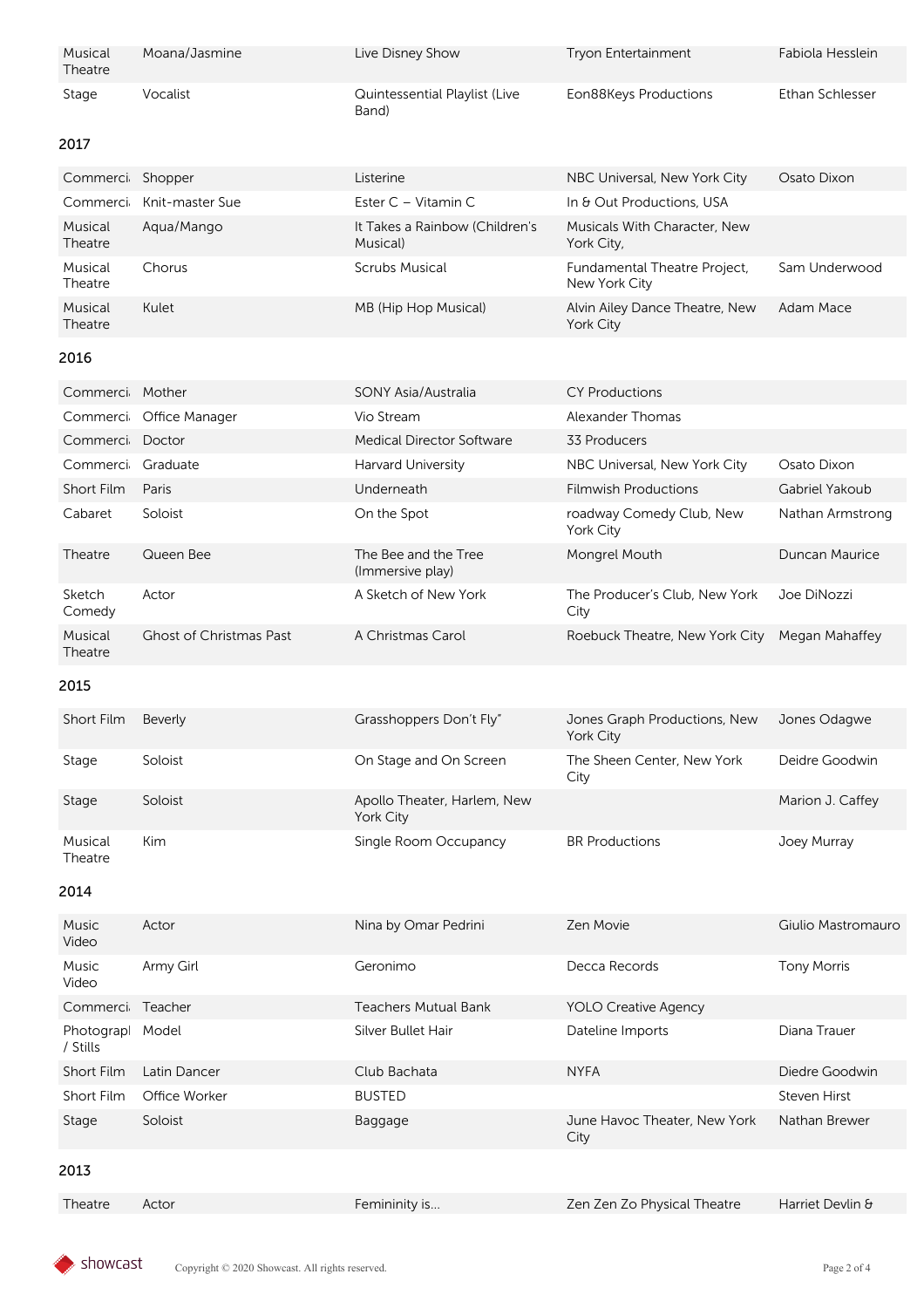|                    |        |                |                            | Jena Prince |
|--------------------|--------|----------------|----------------------------|-------------|
| Musical<br>Theatre | Chorus | Les Miserables | Willoughby Theatre Company | Tom Sweeny  |

#### 2012

| <b>Short Film</b>  |                          | To Be…      | The Voices Project                                     | Damien Power      |
|--------------------|--------------------------|-------------|--------------------------------------------------------|-------------------|
| Short Film         | Zoe                      | <b>BOOT</b> | The Voices Project                                     | Damien Power      |
| Musical<br>Theatre | Dynamite Judine & Chorus | Hairspray   | Rockdale Musical Society &<br>Canterbury Theatre Guild | Chris Scarpellino |
|                    |                          |             |                                                        |                   |

#### 2011

| <b>Music</b><br>Video | Misty        | Pokemon - State of Mind                        | USYD Science Revue       | Josh Pearse   |
|-----------------------|--------------|------------------------------------------------|--------------------------|---------------|
| Model                 | Model        | Noir Shop Summer Soiree:<br>Brand launch       | Le Black Book            | Kath Purkis   |
| Photograp<br>/ Stills | Model        | Le Cordon Bleu International<br>Cooking School | Craig Cranko Photography |               |
| Stage                 | Chorus/Misty | Nasablanca (Revue)                             | Seymour Centre           | James Colley  |
| Theatre               | Queen        | Princess Plum's Prophecy                       | <b>ATYP</b>              | Paige Rattray |
| 2010                  |              |                                                |                          |               |
|                       |              |                                                |                          |               |

| Stage              | Singer                   | Mozart's Great Mass in C Minor Sydney University Great Hall |                          | Gregory Platt  |
|--------------------|--------------------------|-------------------------------------------------------------|--------------------------|----------------|
| Musical<br>Theatre | Daphne Ruben Vega/Chorus | Forbidden Broadway                                          | Cleveland Street Theatre | Danielle Brown |

# **Training**

| Dates          | Institution                                   | Course                                                                            | Field of Study                                 |
|----------------|-----------------------------------------------|-----------------------------------------------------------------------------------|------------------------------------------------|
| 2014 - 2019    | Broadway Dance Company,<br>NYC.               | <b>Adult Dance Classes</b>                                                        | Ballet, Jazz, Hip Hop, Musical<br>Theatre      |
| 2008 - Present | <b>Sydney Dance Company</b>                   | <b>Adult Dance Classes</b>                                                        | Ballet, Jazz, Hip Hop, Musical<br>Theatre      |
| 2011           | <b>ATYP</b>                                   | Theatre Makers Ensemble                                                           |                                                |
| 2013           | Australian Theatre for Young<br>People (ATYP) | <b>Actors Toolkit</b>                                                             |                                                |
| 2013           | Zen Zen Zo Physical Theatre                   | Suzuki Stomp Intensive                                                            | Acting                                         |
| 2013 - 2014    | Vocal Alchemy                                 | Voice                                                                             | Online Singing training                        |
| 2014 - Present | Margi De Ferranti Vocal<br>Expertise          | Private Vocal Training                                                            | Singing                                        |
| 2014           | Sydney Alexander Technique                    | <b>General Skills</b>                                                             | Alexander Technique                            |
| 2009 - 2012    | University of Sydney                          | Bachelor of Education (Primary)                                                   | Minor in Theatre                               |
| 2014 - 2015    | New York Film Academy, NYC                    | <b>Musical Theatre Professional</b><br>Conservatory (Talent-based<br>Scholarship) | Singing/Acting/Dancing for Film<br>and Theatre |

### Notes

Professional, NYC trained Singer/Actor/Dancer and TV Presenter/Host.

Vocal Range: Spinto Soprano (with Pop belt and mix) Height: 160cm Hair: Long Black/Brown Straight Body Type: Petite Ethnicity: Mixed Filipino